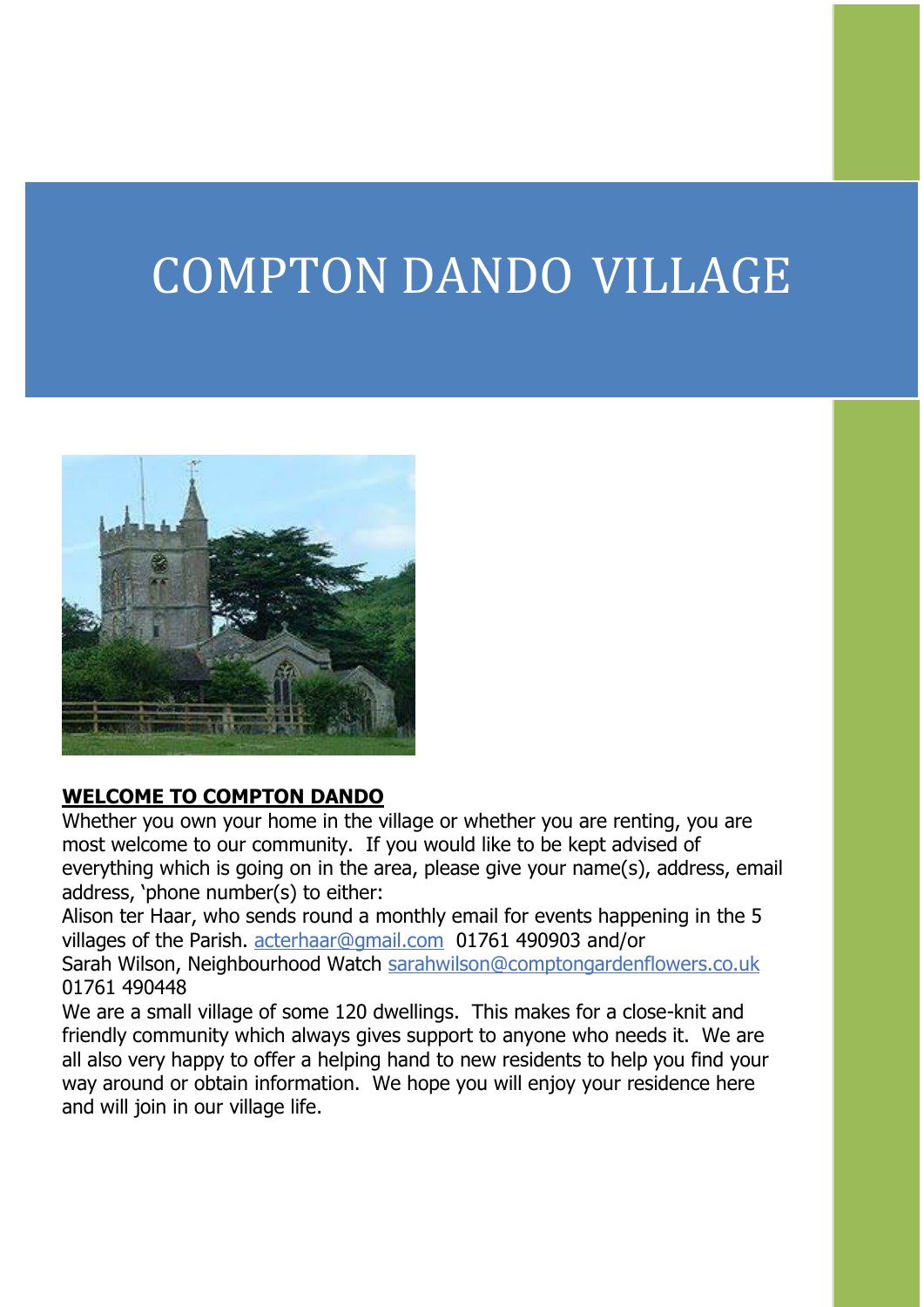| Broadband supplier               |                                                 |
|----------------------------------|-------------------------------------------------|
| Church St Mary's                 |                                                 |
| Church Teas                      |                                                 |
| Classes in village               | 32236                                           |
| Community Transport              |                                                 |
| Compton Dando Village Assoc      | $\overline{c}$                                  |
| Council: Bath & NE Somerset      | 6                                               |
| Cricket Club                     | 3                                               |
| Crimestoppers                    | 6                                               |
| Defibrillator                    | 4                                               |
| Dentists                         | 4                                               |
| Dial a Ride                      | 6                                               |
| Doctors                          | 4                                               |
| Facebook Page                    |                                                 |
| Fete                             |                                                 |
| Floodwatch group                 | $2$ 3 3 5 4                                     |
| Flytipping                       |                                                 |
| Hospitals                        |                                                 |
| Library                          | $\overline{\mathbf{4}}$                         |
| Lottery [Hall]                   | 3                                               |
| Milk                             | 4                                               |
| Neighbourhood Watch              | $\overline{7}$                                  |
| Newspapers                       | 4                                               |
| Noticeboards                     |                                                 |
| Oil Delivery Group               |                                                 |
| One Stop Shop                    | $\begin{array}{c} 2 \\ 2 \\ 6 \\ 3 \end{array}$ |
| Parish Council                   |                                                 |
| Parish Hall                      | 3<br>6                                          |
| Police                           |                                                 |
| Postboxes                        | 5<br>5<br>5<br>4                                |
| Post Offices                     |                                                 |
| Pot Holes                        |                                                 |
| Prescriptions                    |                                                 |
| Pub - The Compton Inn            | $\overline{2}$                                  |
| <b>Public Transport</b>          | 6                                               |
| <b>Recycling Centre</b>          | 5                                               |
| <b>Rubbish Collection</b>        | $\overline{\mathbf{5}}$                         |
| <b>Village Businesses</b>        | 6                                               |
| Village Assoc, Facebook, Website | $\overline{c}$                                  |
| Walking                          | $\overline{4}$                                  |
| Wellbeing                        | 6                                               |
| <b>Whats App Groups</b>          | $\overline{2}$                                  |
| Zero Carbon Compton              | 6                                               |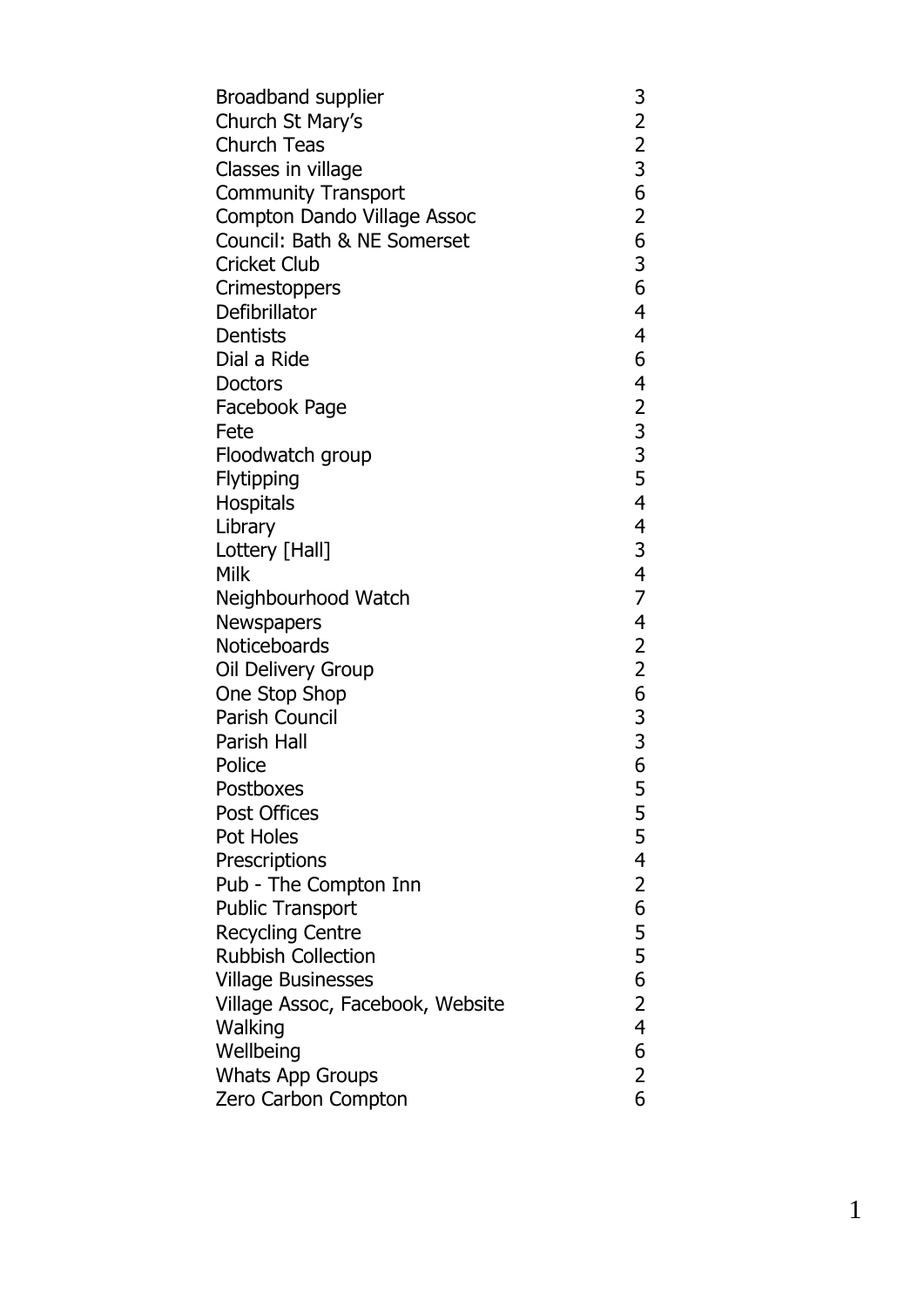# **The Pub – The Compton Inn**

The pub runs a monthly Quiz, usually on the first Monday of the month, and proceeds are donated to charity. In the Compton Inn is a large scale map of public footpaths and other rights of way in our area which you may find useful. 01761490321

# **The Church**

The village boasts a beautiful church, St. Mary the Virgin, which dates back to the  $12<sup>th</sup>$  century although the current building is of  $14<sup>th</sup>$  century origin. For further information, there is a booklet available in the church (voluntary donations to church funds welcome). You should receive a Parish Magazine 10 times per year in which you will find all Church contacts, and service info, or visit Village Website. There are books describing our village and most of the houses.

Although they are out of print now, there are plenty of people who would be happy to lend you copies, or you could borrow them from the library in the centre of Keynsham. The church also has a quarterly working party to help keep the church grounds in good order and offers of help are gratefully received – the provision of free coffee and cake is the reward!

# **Church Teas**

The church runs afternoon teas throughout the summer months on a Sunday afternoon between 2-5 from the end of May Bank Holiday, through to August Bank Holiday Monday. This is run by volunteers in the village, and they are always looking for offers to help.

## **Village Association** [CDCA]

We have a Community Association which organises various events for all ages from the youngest baby to the oldest resident. These include trips out for lunch or places of interest, an annual quiz, village walks, murder mystery evenings, village days, litter-picks, picnics and the ever popular free monthly coffee mornings [alternates monthly Sat or Tues] plus much more. We meet a few times a year in the church and all are welcome to attend/make suggestions, etc. See the village Website for dates:<http://compton-dando.org/> or visit the village Facebook page.

## **Village Website**

The village website is [www.compton-dando.org](http://www.compton-dando.org/) [worth looking at Archives] **Village Facebook page**

The village Facebook page can be found by searching 'Compton Dando'. It is a community site.

## **Village WhatsApp Groups**

There are two: Urgent and Non Urgent – contact Sarah Wilson or Matt Jones to join [sarahwilson@comptongardenflowers.co.uk](mailto:sarahwilson@comptongardenflowers.co.uk) m.d.jones217@hotmail.com

## **Noticeboards**

Opposite the pub and a Parish Council one outside the hall.

# **Oil Delivery Group**

Compton Dando Oil Group CDOG [cdogterhaar@gmail.com](mailto:cdogterhaar@gmail.com) is an oil buying group which combines with the Chewton Keynsham group to purchase heating oil once a month (alternate months in the summer, missing May, July, and September). By this means we save 2-5p a litre, and the villages have less traffic as one, or two, bowsers come through with all the month's deliveries for members of the Group. There are no fees for membership of the Group, which is run on a voluntary basis. Just send your order (minimum of 500 litres), specifying the amount that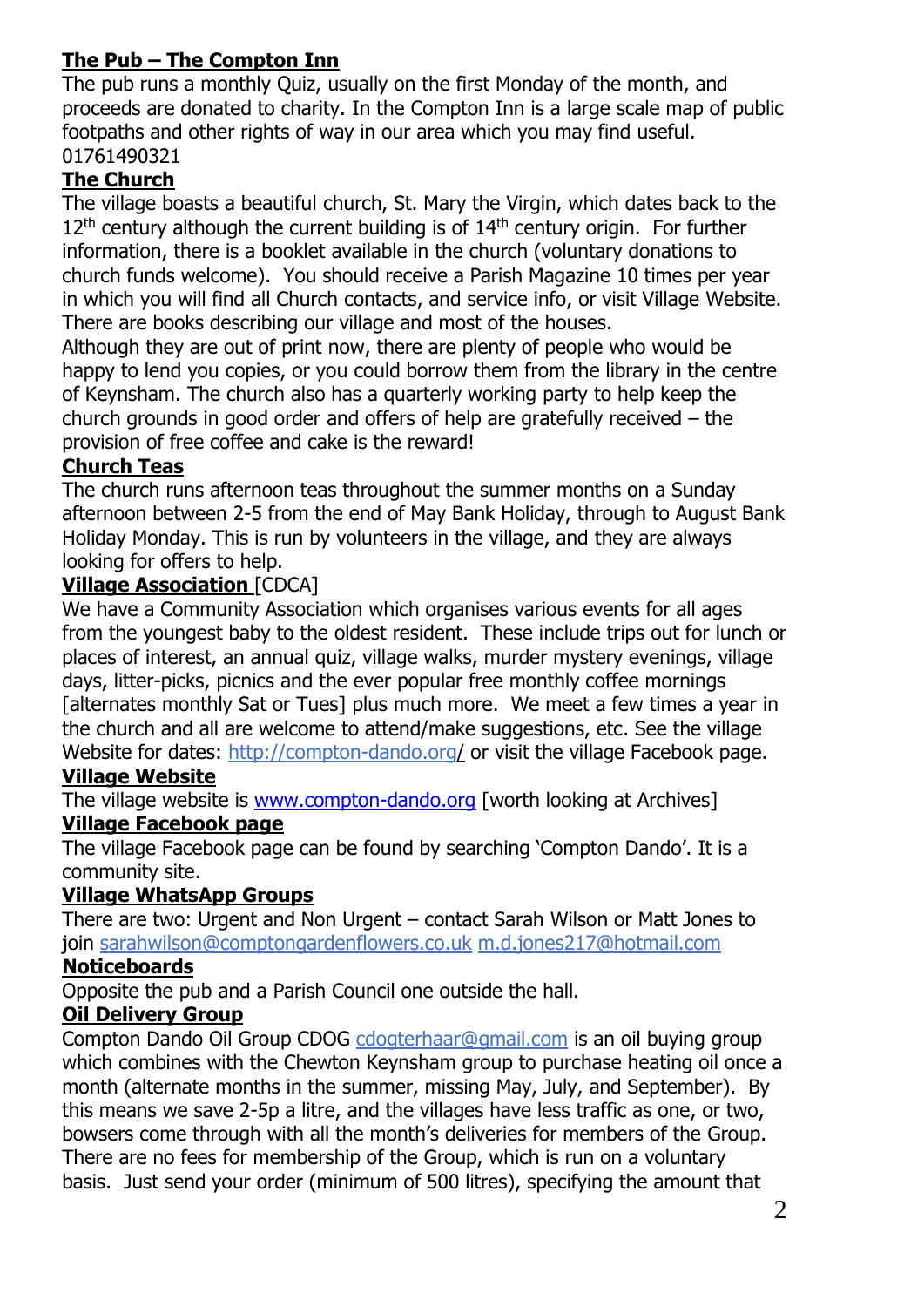you require, on the 1<sup>st</sup> of the month to [cdogterhaar@gmail.com,](mailto:cdogterhaar@gmail.com) and the oil will be delivered a week or so later. Please also provide your full postal address including postcode, a daytime contact phone number, and any special instructions about accessing your tank.

#### **Broadband**

Truespeed, BT and TalkTalk provide gigabyte fibre-to-the-premises in the village. They have various levels of package. Check https://www.broadbandchoices.co.uk/

#### **Flood Watch for the Parish Hall**

There is a Facebook page for this as the hall has been known to flood during very heavy storms in the past. Work has been undertaken recently to alleviate this, but there is still work done by volunteers to keep the stream clear of debris.

#### **Compton Dando Nomads Cricket Club**

The club approach is to have fun and maintain their average of one victory a season. We don't play in a league, just against a few other like-minded village teams. The team comprises a mix of abilities and ages: there is an ambition to field a team aged between ten and seventy five. The fixture list is not onerous: no more than ten games a season including a Colts vs Vets game and if you only want to play a couple of games that is fine too. So if you have not played since school or just want to play friendly village cricket, do get in touch. The season starts in April. Contact Ben Wall on 07941 222662 or bwall027@gmail.com

#### **Classes in the Village**

There is an **Art Group** on a Wednesday morning in the hall - contact Sonia Priest 01761490551

**Yoga** with Sam Roach on Wednesdays 6.30-7.45 07814536364 There are **Table Tennis** sessions on various Thursday evenings and Sunday afternoons in the hall - contact Richard Davis 01761490727 **Gentle Fitness Pilates** with Sam Crease on Mondays 11-12

#### [Samantha@gentlefitness.co.uk](mailto:Samantha@gentlefitness.co.uk)

**Straight into Compton.** For those who like to play music, the Compton Dando music group meets on alternate Thursdays at 2pm in the Hall. Anything from Harvest Hymns to Jazz. Contact David Brunskill 07767760498

#### **Annual Fete**

In the field below the Church on the first Saturday in July.

## **Parish Council CDPC**

The Parish Council representing the villages of Compton Dando, Chewton Keynsham, Woollard, Queen Charlton and Burnett meets monthly, on the third Tuesday, and all are welcome to ask for items to be included in their deliberations. Parish Clerk is Sue Smith (comptondando-parishcouncil@outlook.com). Villagers on the Parish Council are Hannah Maggs, Tony Butler and Barend ter Haar. The CDPC website comptondandopc.org.uk includes village histories, local walks, the 'Parish Plan' [packed with interesting information], planning applications, meeting minutes, useful links, etc.

#### **Parish Hall**

The Parish Council is also ultimately responsible for the Parish Hall which was restored and improved in January/February 2015. To book the Hall, please contact Ian Collings comptonhalluk@gmail.com

#### **Hall Lottery**

If you would like to support the parish hall for  $£1$  a week with a chance to win  $£25$ then please contact Harriette Dottridge, Claytiles, Bathford Hill, 01761 490445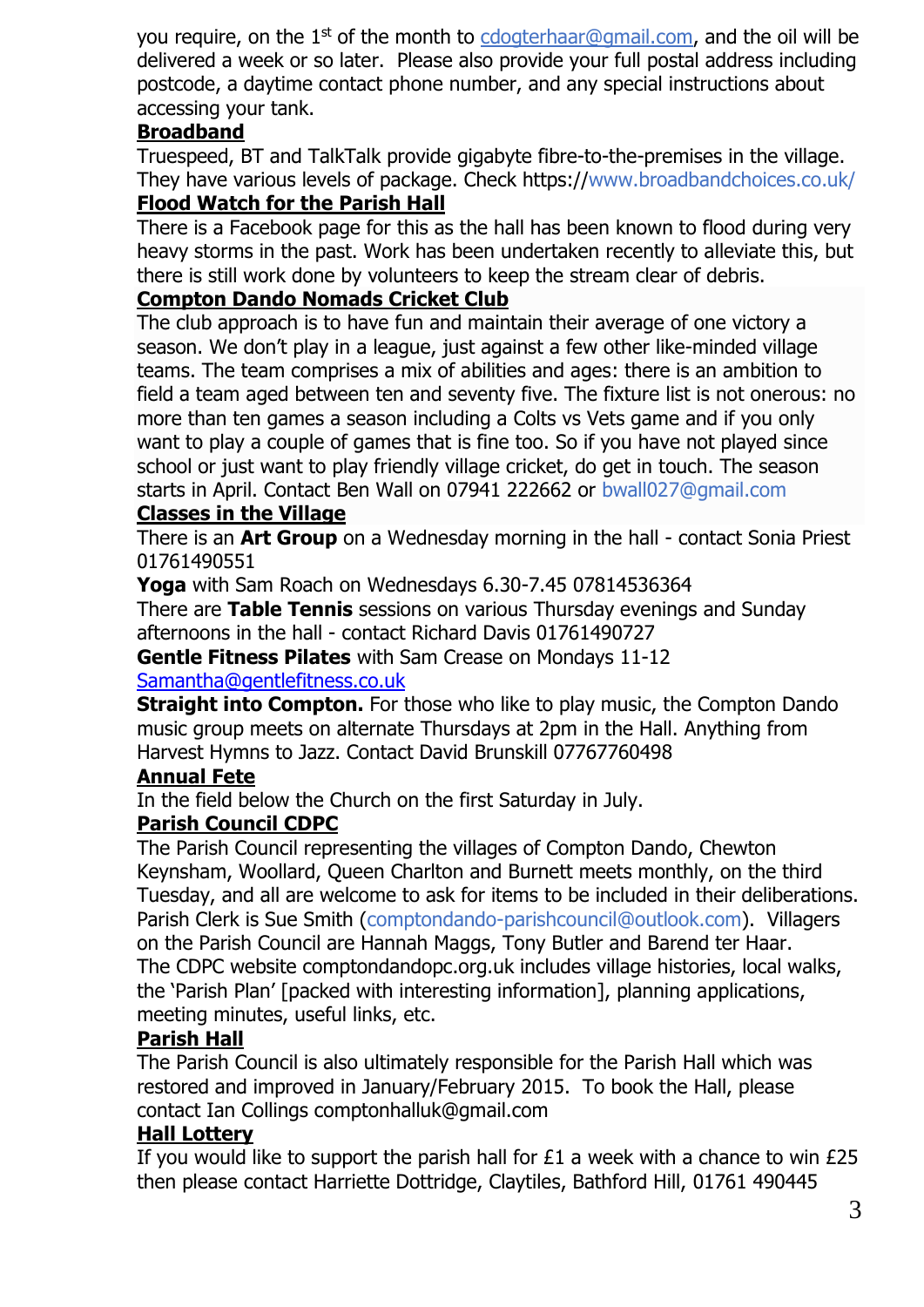or [hdottridge@hotmail.com](mailto:hdottridge@hotmail.com) and she'll sign you up. It is based on the Saturday Lotto bonus ball. You choose an unallocated number between 1 and 59, pay your subscription, have a chance to win the weekly £25 prize, and support a village institution.

# **Walking**

There are many walks around the village, both through fields and through woodland. The best way to get to know these is to ask one of the village dog owners, of whom there are many, to take you on a few. The Community Association does have a leaflet showing some of the walks and there is a map in the pub. You can also access local footpath maps on

comptondandopc.org.uk/walks and maps for Somerset on www.walkinginengland.co.uk/Somerset

Reporting problems on footpaths: contact [PROW@bathnes.gov.uk](mailto:PROW@Bathnes.gov.uk)

# **Doctors**

St Augustines Surgery Keynsham, ground floor of The Chocolate Factory (block C) of the new retirement complex at Cadburys site, Via Traversus, Keynsham, BS31 2GN 0117 9862343

Temple House Practice, Keynsham Health Centre, St Clements Road, Keynsham BS31 1AF 0117 9862406

West View Surgery, Dr A Wheeler & Partners, 9 Park Road, Keynsham BS31 1BX 0117 9376835

**Prescriptions** – Chandag Pharmacy, Chandag Road, Keynsham, will deliver prescriptions to your home, & operate repeat prescriptions for you 0117 986 4121

# **Defibrillator**

In the Telephone Box opposite the pub. **Quote 748** as the location when making a 999 call to the ambulance service, to get the code to unlock the device.

Remember: do not leave an individual alone if you think they are suffering a heart attack. Get someone else to fetch the defibrillator.

# **Hospitals**

Royal United Hospital – **has A&E** Combe Park, Bath BA1 3NG **01225 428331** Paulton Minor Injuries Unit, Paulton Hospital, Salisbury Road, Bristol BS39 7SB 01761 408 114

South Bristol Community Hospital Hengrove Promenade, Whitchurch, BS14 0DE 0117 923 0000 - **Urgent Care Centre for minor illnesses and injuries** Bristol Royal Infirmary – **has A&E** Upper Maudlin Street, Bristol BS2 8HW 0117 923 0000

Southmead Hospital – **has A&E** Southmead Road, Westbury-on-Trym, Bristol BS10 5NB **01179505050**

# **Dentists**

Best to look up on: http://www.nhs.uk/Service-Search/Dentists/

Library Keynsham has a library in the civic centre in the centre of town.

# **Milk**

Milk to your door three times a week through Milk & More, Mon, Wed, Fri. Contact: Milk & More, Ashmead Road, Keynsham BS31 1SX Tel: 03456063606 [www.milkandmore.co.uk](http://www.milkandmore.co.uk/) Milk also available from Langford Farm in Woollard from

the self-service machine. Cash or credit card.

# **Newspapers**

May be ordered through Pensford Post Office 01761 490217 and delivered to telephone kiosk – Mondays to Saturdays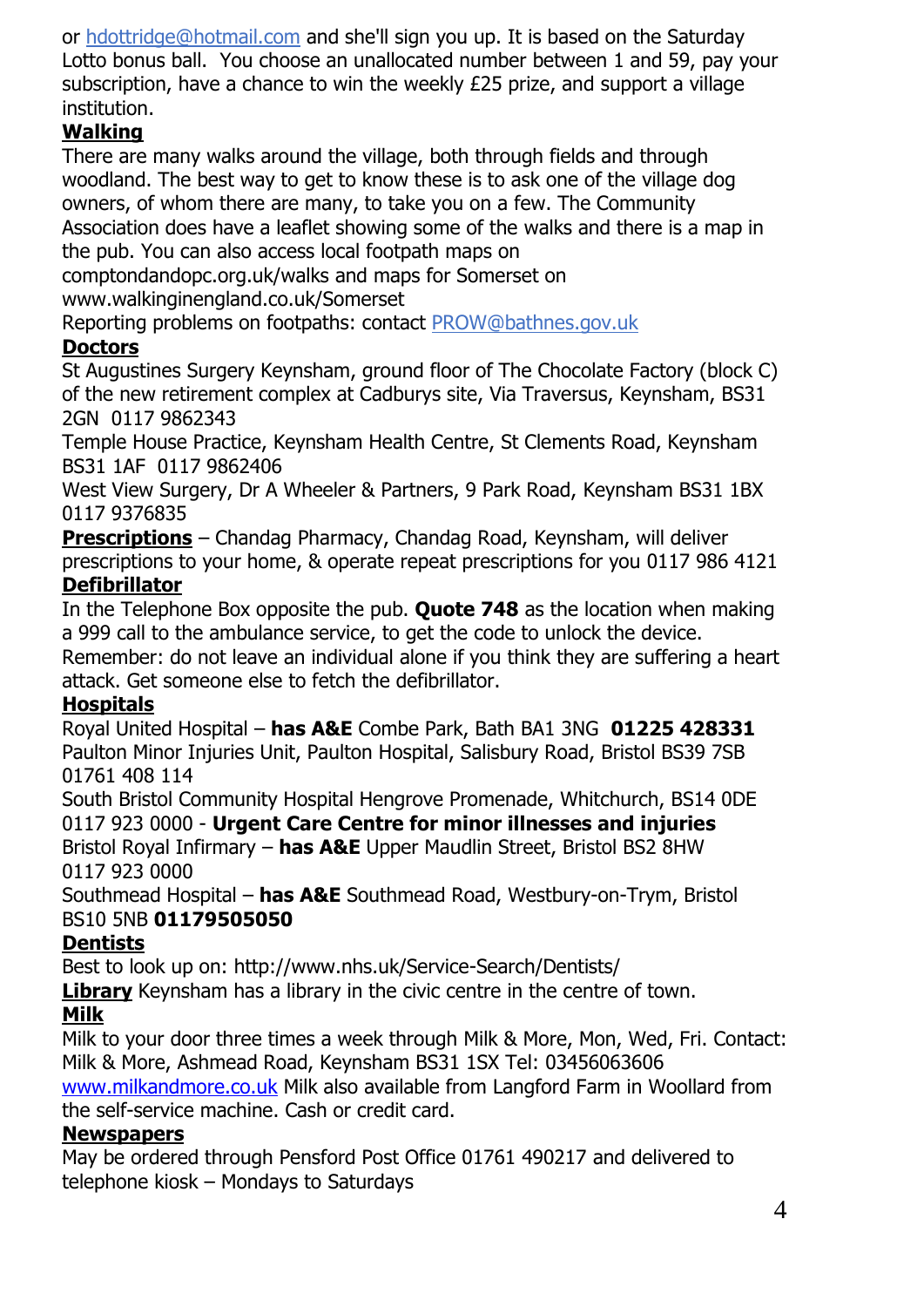#### **Postboxes**

Opposite the pub 4pm M-F 9am Sat [5.30pm collection in Clutton, Station Road] This is also the Priority Post Box for covid test kits

Near the start of Cockers Hill, from village direction 9am M-F 7am Sat In Cockers Hill in the wall of Yew Tree Farm House 9am M-F 7am Sat **Post Offices –** Pensford Post Office, also one in Mace shop in Chandag Road,

also one in Corston village

## **Rubbish Collection**

**Household rubbish – Black bin -** is collected every second week, as is **Green Waste** [paid for service], on the alternate Wednesday. They do not collect green waste all year round. **Green** b**in -** Garden waste from grass cuttings to hedge trimmings, plus biodegradable animal-bedding

**Recycling** is collected weekly, early on a Wednesday – kitchen caddy, cardboard in blue bag, and green boxes.

What goes where rules:

**Green boxes:** Paper [no glitter], greeting cards, glass bottles, plastic packaging (solid plastic bottles, pots, tubs, and trays to contain food and drink – but **NO black plastic**, **plastic bags, film, or polystyrene**), cans, aerosols, metal packaging, and foil, unbroken spectacles, oil filters, **PLUS, if placed inside a plastic bag**, small batteries, textiles, footwear, small electrical items, printer ink cartridges PLUS engine oil if in a sealed container.

**Kitchen caddy:** Food, egg shells, bones, tea bags, coffee grounds **Blue bag:** Cardboard [folded down], brown paper, and food or drink cartons **Items BANES DOES NOT TAKE** - For example, Tesco in Keynsham has carts just inside the doors for soft plastic film such as crisp packaging, and plastic bags. Waitrose has a receptacle for plastic bags. Superdrug pharmacies in Bath and Knowle will take back empty foil covered plastic pill packs.

Provision for collection of other potentially recyclable items is being worked on – please visit the Compton Dando website for current information.

The Terracycle website is a good place to check for recycling [www.terracycle.com](http://www.terracycle.com/) **In addition, at the monthly coffee mornings in the Hall**, boxes and bins are provided for you to drop off your – **clean** – items to save your needing to make trips just to recycle items elsewhere: soft plastic film [including biscuit packets, crisp packets, animal feed pouches, clingfilm] foil covered pill packs; pens; contact lenses; used inhalers; toothpaste tubes

**Recycling centre:** Pixash Lane, Keynsham, Bristol BS31 1TP You should have a paper copy or digital copy of a utility or council tax bill to give proof of residence. Trailers and vans need a permit. Building materials, tyres, large electrical items, garden waste, books, CDs and DVDs, general rubbish, scrap metal, bikes. Sat 9- 3.45, Sun 9-1, Mon-Fri 8-4.15 winter times may vary.

Note: You can order a large waste item collection from BANES for items that you cannot get to the recycling centre yourself.

## **Reporting Flytipping, pot-holes, dead badgers etc**

You can go to the FixMyStreet website, who pass the info on to Bath & North East Somerset [BANES] [www.fixmystreet.com](http://www.fixmystreet.com/) When you enter the postcode you can see what has already been reported or send the council a text message on: 07797 806545 or send an email to: [councilconnect@bathnes.gov.uk](mailto:councilconnect@bathnes.gov.uk)

or phone 01225 394041 Web report: https://fix.bathnes.gov.uk/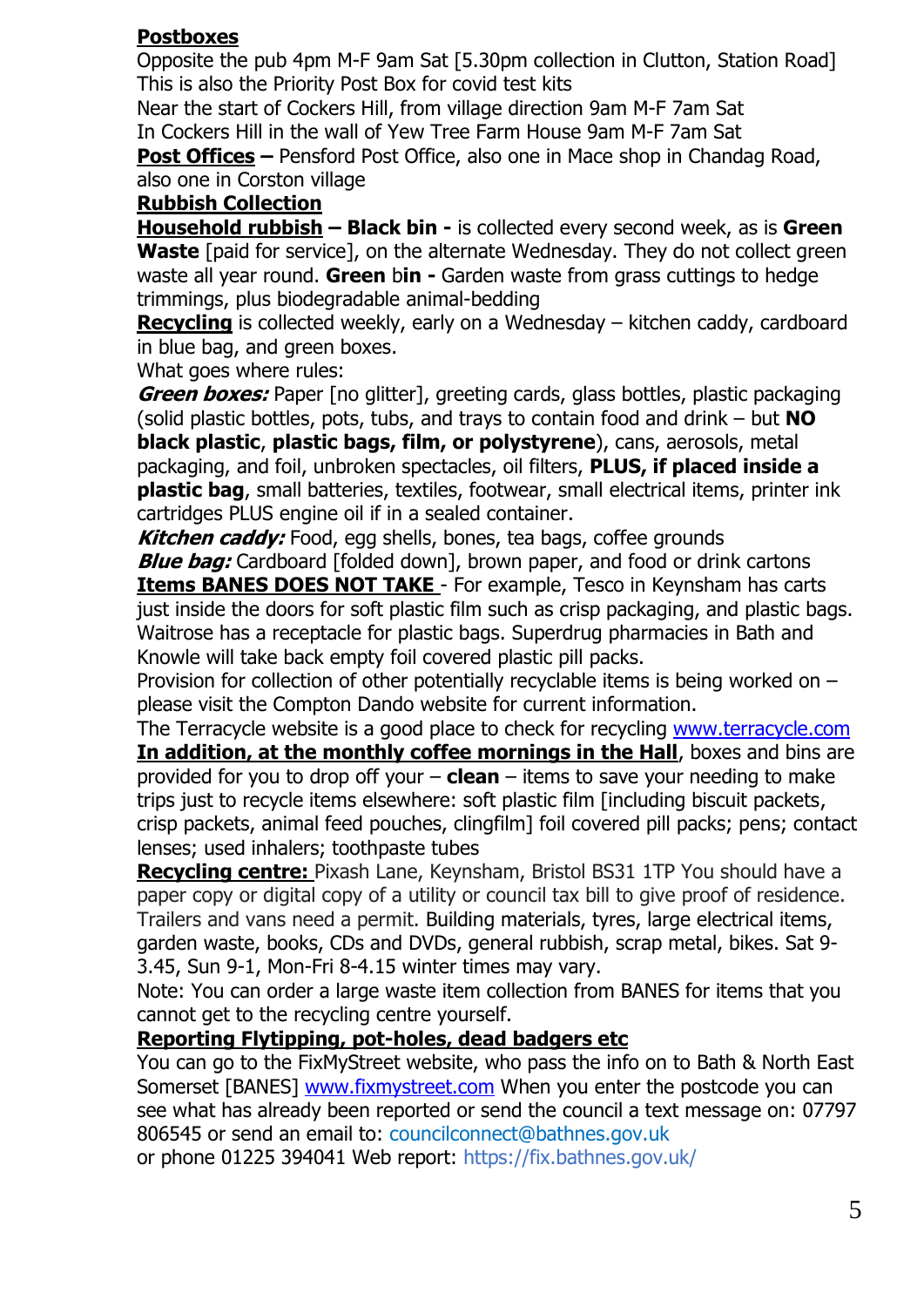# **Bath & North East Somerset Council – BANES**

Their website is <http://www.bathnes.gov.uk/> Phone: 01225 394041

## **Police: National non-emergency number: Tel 101**

**One Stop Shop**, in the Library, Keynsham Civic Centre, Market Walk, Keynsham BS31 1FS. Can pay for council services, apply for bus passes, view planning applications.

**Crimestoppers** Give information anonymously about crime 0800 555 111 or online [https://crimestoppers-uk.org](https://crimestoppers-uk.org/give-information/give-information-online/)

# **Public Transport**

Opposite the pub is the bus stop. We have one bus per week! The 640 leaves for Keynsham (Ashton Way) at 9.59am on a Friday morning and returns from Keynsham at 12.40pm.

# **Dial-a-Ride**

You are able to register with the local Dial-a-Ride organisation who will pick up/drop off pretty much any time. Tel: 01225 395321. We use their services for village outings.

# **Chew Valley Community Transport**

There is also a transport scheme in operation in Compton Dando. This includes volunteers available to transport villagers to various health service appointments. Call Chew Valley Community Transport 01275 333430. Volunteer drivers are also always welcome to apply.

# **Wellbeing Advice**

Wellbeing Hub. This is a one stop shop for a wide range of professional services. The Triage team will be able listen to your request and help you in a number of different ways. Tel 0300-2470050

Please send all confidential information and referrals to [denise.perrin@nhs.net](mailto:denise.perrin@nhs.net) Project Manager for Village Agents and Rural Links. Tel: 07973 148699 Office Answer: 01275 333700

## **Zero Carbon Compton [ZCC]**

In a survey of the villages in 2020, there was broad agreement towards our trying to make Compton Dando zero carbon by 2030. To this end renewable energy options are being investigated alongside other initiatives. For further information, contact Clive Howarth clivehowarth@gmail.com or Matt Jones m.d.jones217@hotmail.com

## **Village Businesses**

## **Compton Garden Flowers**

Sarah & Bob Wilson run a small flower farm from the field next to 208 Court Hill. Flowers are grown for cutting and available most of the year, main season April to November. Visitors are always welcome; just call to check we are around, we can also provide posies or bouquets on request. Just call Sarah on 07836 201611.

## **Fairy Hill Market Garden**

A good mix of seasonal vegetables lovingly grown using nature-friendly farming techniques, all by hand. We believe that small scale local food systems are more resilient and can have a huge benefit on local wildlife as well as the surrounding community. The market garden is small scale, no-dig, and organically grown: this farming practice nurtures the soil and protects our crops. Instagram - @fairy.hill Contact - [fairyhillmg@gmail.com](mailto:fairyhillmg@gmail.com)